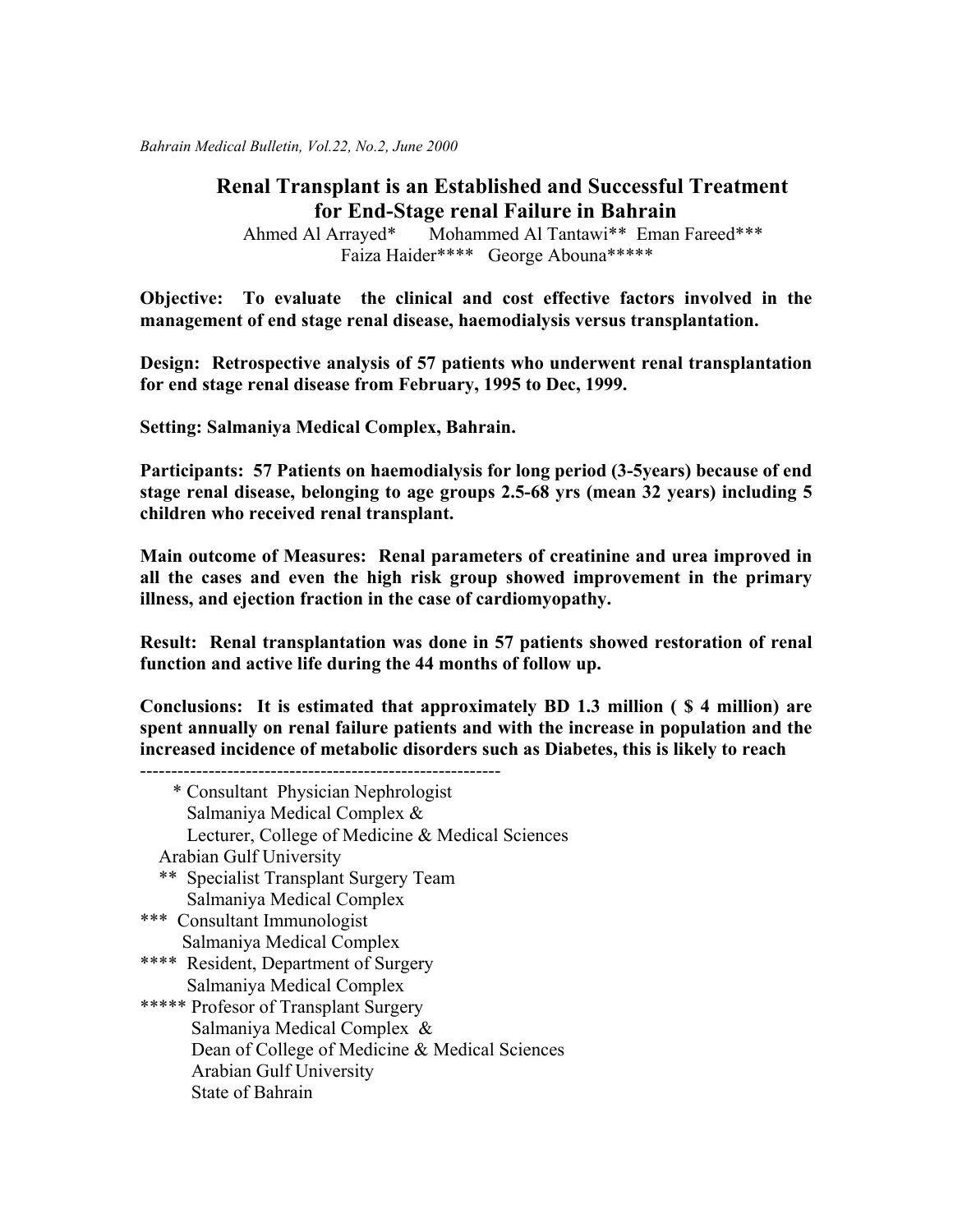**alarming proportions. Further more the commonly employed method of haemodialysis to treat renal failure is not cost effective and also not free from morbid sequelae. The present study emphatically demonstrates that renal transplantation is a superior modality to combat renal failure.** 

### *Bahrain Med Bull 2000;22(2):*

Bahrain is a small island situated in the middle of the Arabian Gulf with land area of 677 Sq.km, and with a population of 577,000. The total numberof physicians are approximately 550 and the total number of Nephrologists are 5.

The per capita income is about US \$ 10208 per annum and per capita annual budget of Ministry of Health US \$ 232. The government of Bahrain spends more than 8% of the gross national product (GNP) on health. The population per doctor is 703 and there is only one Nephrologist per 100,000 population. The bed per 100,000 population is 287.

The annual incidence of end stage renal disease (ESRD) in Bahrain is estimated at about 120 per million population. 80% of the ESRD had an access to renal support in the form of dialysis and transplantation.

The etiology of ESRD in many cases is based on clinical assessment because most of the patients present very late to the Nephrologist.

The common causes of ESRD seen in Bahrain are chronic glomerulonephritis, diabetes mellitus, congenital polycystic kidney disease, hypertension and chronic pyelonephritis.

The estimated mortality rate of heamodialysis patients is around 10% annually. Therefore end stage renal disease is one of the principal causes of morbidity and mortality in Bahraini population. Heamodialysis continues to be the major modality of management in ameliorating the serious sequelae. However, this method is not free from complications and patient compliance slowly deteriorates resulting in high mortality. Further, heamodialysis is not cost effective both for the patient and to the hospital.

As Eggers<sup>1</sup> said " Renal transplantation has now become the treatment of choice for patient with end stage renal failure. It significantly improves the quality of life for patients as well as being a much cheaper alternative to maintaining on dialysis"

This study is to evaluate the clinical and cost effective factors involved in the management of end stage renal disease, haemodialysis versus transplantation.

#### **METHOD**

Between May 1995 and June 1999, 57 recipients aged ( 2.5 to 67 years ) received renal allograft. The indication for transplant was end stage renal failure irrespective of the etiology. The male female ratio was 4:1, five patients were children aged  $2.5 - 11$  years.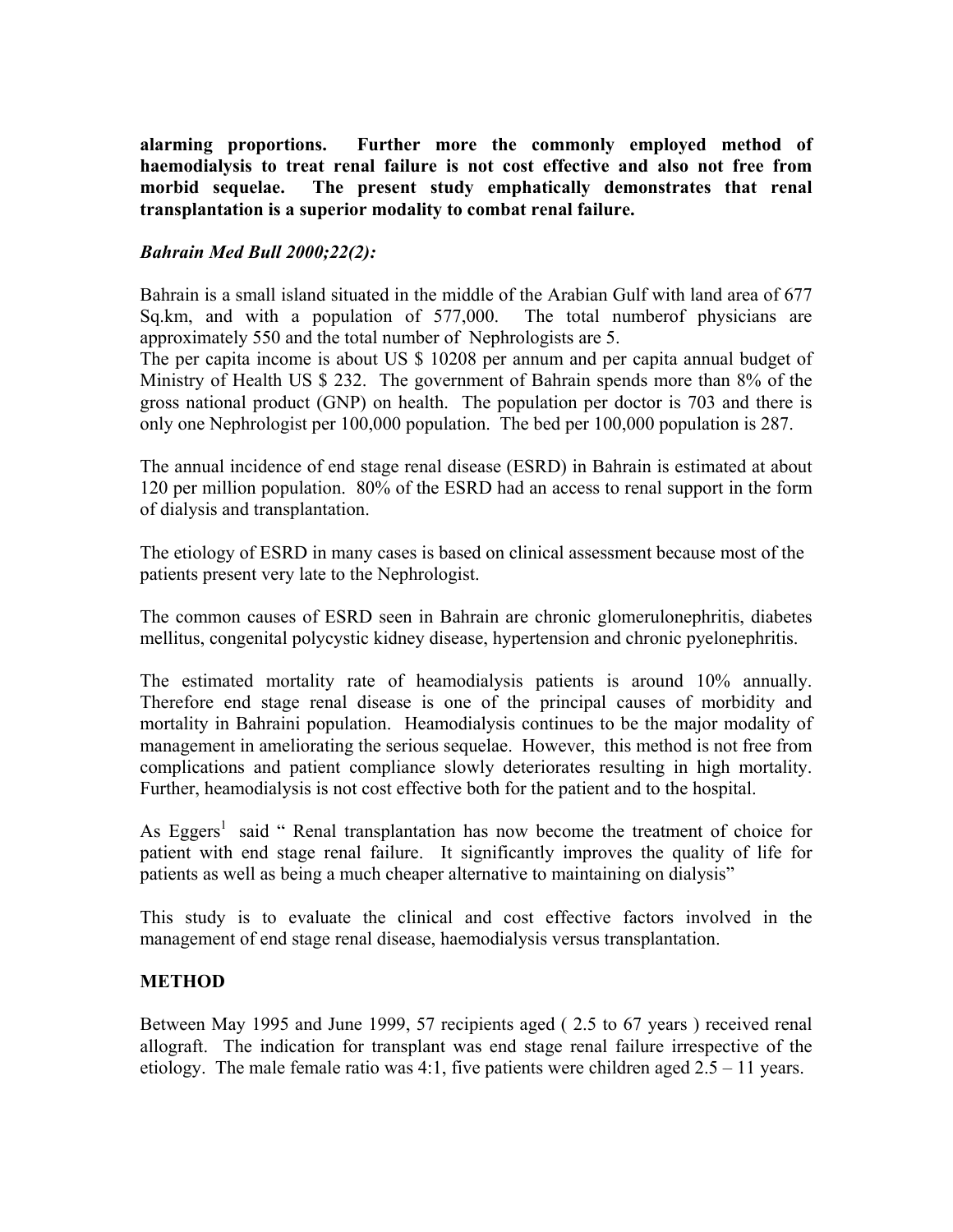The source of grafts for all patients was from living genetically related donors in 53 cases and from spouses in 4 cases. Transplantation was carried out according to established protocol<sup>2</sup>; average age was 32 years (13-70 years). The protocol, benefits and hazards of surgery were explained to the patients.

Immunosupression was with triple therapy, consisting of prednisone, cyclosporine and azathioprine<sup>3-6</sup>. In certain selected patients Cellcept  $(MMF)^{7-10}$  was used for a short period. Fifty-six of these recipients are alive with functioning grafts (98%) at 1-44 months after transplantation.

### **Histocompatibility**

Serological methods were used for both class I and class II HLA- typing<sup>11</sup>. All HLAalleles were identified with no blanks.

T-cell and B-cell cross matching was carried out using the standard complementdependent lymphocytotoxicity<sup>12</sup> and the flow cytometry<sup>13</sup>.

Panel Reactive Antibodies (PRA) was carried out for patients with previous rejections to test for the percentage of their sensitization. Panels containing 56 cells were used which were drawn from our bank of frozen lymphocytes belonging to previously collected kidney bone marrow potential donors .

Out of the 57 living related donors, 43 had one haplotype matching with their recipients, 6 were HLA-identical and 8 had less than one haplotype matching.

Two patients who had previous rejections were sensitized with PRA 40% in one and 70% in the other.

### **Surgical techniques**

Based on selective renal angiography donor's left kidney was used in 47 patients while the right kidney was used in 10. In 56 patients we performed an end to side venous anastomosis between the renal vein and iliac vein. An end to end anastomosis of the renal artery to the hypogastric artery was used in 8 patients and an end to side anastomosis of the renal artery to the external iliac-artery in 49 patients. Two donor kidneys had two renal arteries.

Ureteroneocystomy of Politano-Leadbetter was performed in 54 patients<sup>15</sup>. The ureter was stented with polyurethane ureteric double "J" stents in 9 patients. A Foly's catheter was inserted at the time of operation and removed 48-72 hours after transplantation.

Standard surgical techniques were used in all adult recipients with transplantation being placed in the lower quadrant retroperitoneally along with an antireflux ureteroneocystostomy.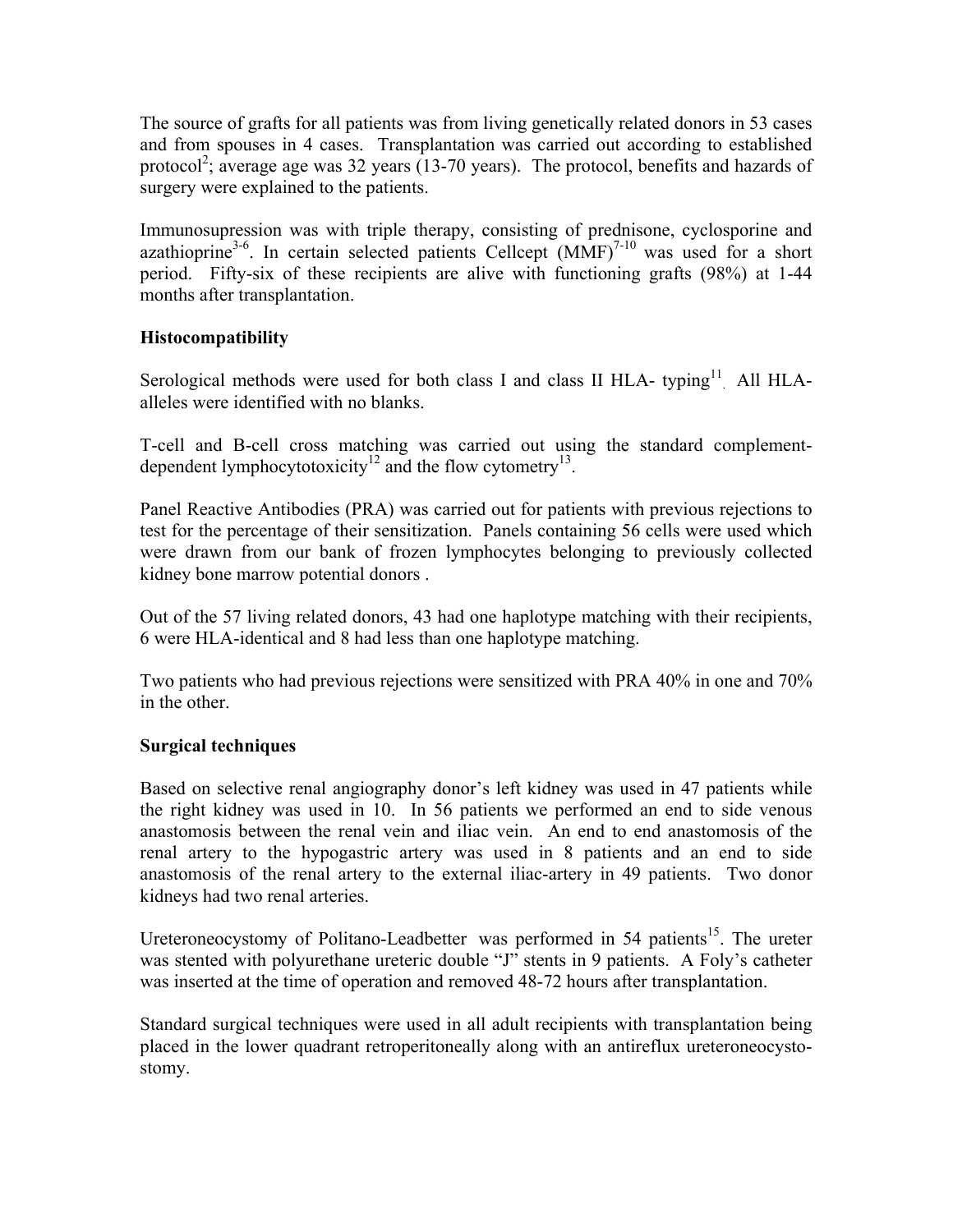In the paediatric recipient ( 2.5 years) the graft was placed intraperitoneally.

# **Risk factors**

20 patients had additional high risk medical problems including diabetes, coronary artery bypass, cardiomyopathy, Hepatitis C and B, multiple renal calculi with abscess in native kidney, previous multiple surgical procedures for intravertebral disc problems in one patient and one patient with scleroderma<sup>14-16</sup>.

All diabetic patients and others with a history of ischaemic heart disease underwent full cardiac assessment including echocardiograph, isotope cardiac study and ejection fraction determination.

# **RESULTS**

# **Patients survival**

Fifty six recipients are alive with functioning grafts (98%) at 4 weeks to 44 months. Only one graft and one patient was lost. No acute rejection was observed in all the patients. One patient died at two months following transplantation because of septicemia pulmonary and embolism. The graft was lost due to DVT which extended to the renal vein? Possible cause was severe CMV infection.

There was no serious rejection or complication.

All recipients are leading an active life with excellent renal function and a serum creatinine ranging from 44-122 mmol/L. All living donors enjoy good health and they resumed their normal life activities within 3-4 weeks after surgery.

### **DISCUSSION**

Renal transplant is an established treatment of choice for end stage renal failure worldwide. The concept of renal transplantation as treatment for end stage renal failure was long recognized by the WHO $^{1,17}$ . The result of the renal transplantation obtained so far in Bahrain has a success rate of 98%. The graft survival rate is comparable with major transplant centers in the world.

It is hoped that better facilities in terms of bed strength, manpower and resources, including a specially designed transplant unit, be made available soon so that the rate of transplantation of 30 grafts annually will meet the national need. In view of the fact that the incidence of renal failure in Bahrain is 130/m population annually, the cost of providing dialysis for each patient is approximately BD 10,000 (\$ 30,000) per year or BD 1.3 million annually (\$ 4 million), while transplant treatment is BD 5000 (\$ 13262) in the first year then BD 2000 (\$ 5305) yearly/patient. There will be considerable saving in the cost of treatment for end stage renal failure patients if this programme is supported by Ministry of Health.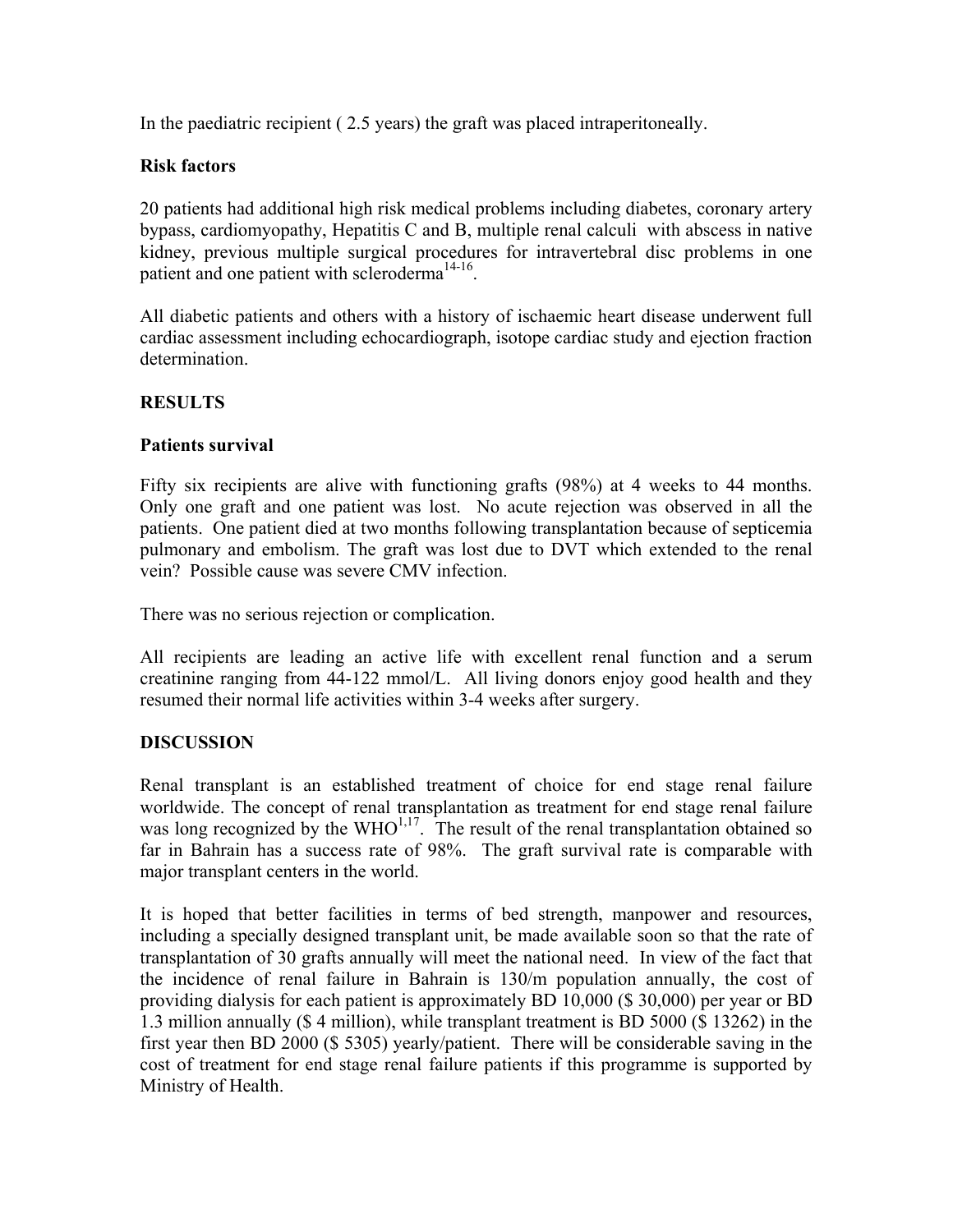Also it is hoped that the cadaver law will soon be implemented in Bahrain like other Gulf States. This will undoubtedly help to make more organs available for transplantation. In our programme, we do not approve of organ purchase on ethical and religious grounds. Several patients developed serious complications such as infection with hepatitis B  $\&$  C, AIDS…etc, when they had their transplant done abroad. With regard to trade in organs, it is illegal in Bahrain according to the transplant law which was passed by the late Amir of Bahrain on 16/6/1998.

Even in the high risk group, the outcome of transplantation is excellent during the limited period of follow-up.

Transplantation carried out on patients with Ischemic Heart Disease and cardiac impairment were given appropriate prophylactic support to improve myocardial function and cardiac status. One patient showed remarkable improvement in the left ventricular ejection fraction from 40% to 55% after transplantation<sup>18</sup>. This proves that many uraemic patients who develop uraemic myocardial dysfunction can be corrected by successful renal transplantation.

The results are very encouraging and it is hoped that with better facilities being made available and with the expected enactment of a local Cadaver Donor Law, a greater number of kidney transplant could be carried out to meet the demand of nearly 130 patients who are currently on dialysis treatment in Bahrain. Many of these suffer from Type 1 Diabetes. Recent statistics documented that nearly 15-20% of the population of Bahrain suffer from Diabetes mellitus and therefore it can be envisaged that a larger number would need transplant services in the future<sup>19</sup>. Enactment of the Cadaver Donor Law will also help to put an end to the current exodus of patients from Bahrain going to other Asian and Middle East countries to buy kidneys with all the related hazards they are exposed to.

### **CONCLUSION**

**In conclusion, this paper emphasizes the concept that renal transplantation is not only cost effective but also the choice of treatment for patients with End-Stage Renal Failure rather than dialysis.** 

### **REFERENCES**

- 1. Eggers PW. Effect of Transplanatation on the Medicare end stage renal disease program. N Engl J Med 1998;318:223-9.
- 2. Kasiske BL, Ravenscraft M, Ramos EL, et al. The evaluation of living renal transplant donors; Clinical Practice Guidelines. Subcomittee of the Patient Care and Education Committee of the American Society of Transplant Physicians. J Am Soc Nephrol 1996;7:2288.
- 3. Denton MD, Magee CC, Sayegh MH. Immunosuppressive strategies in transplantation. Lancet 1999;353:1083
- 4. Carpenter CB. Immunosuppression in organ transplantation. N Engl J Med